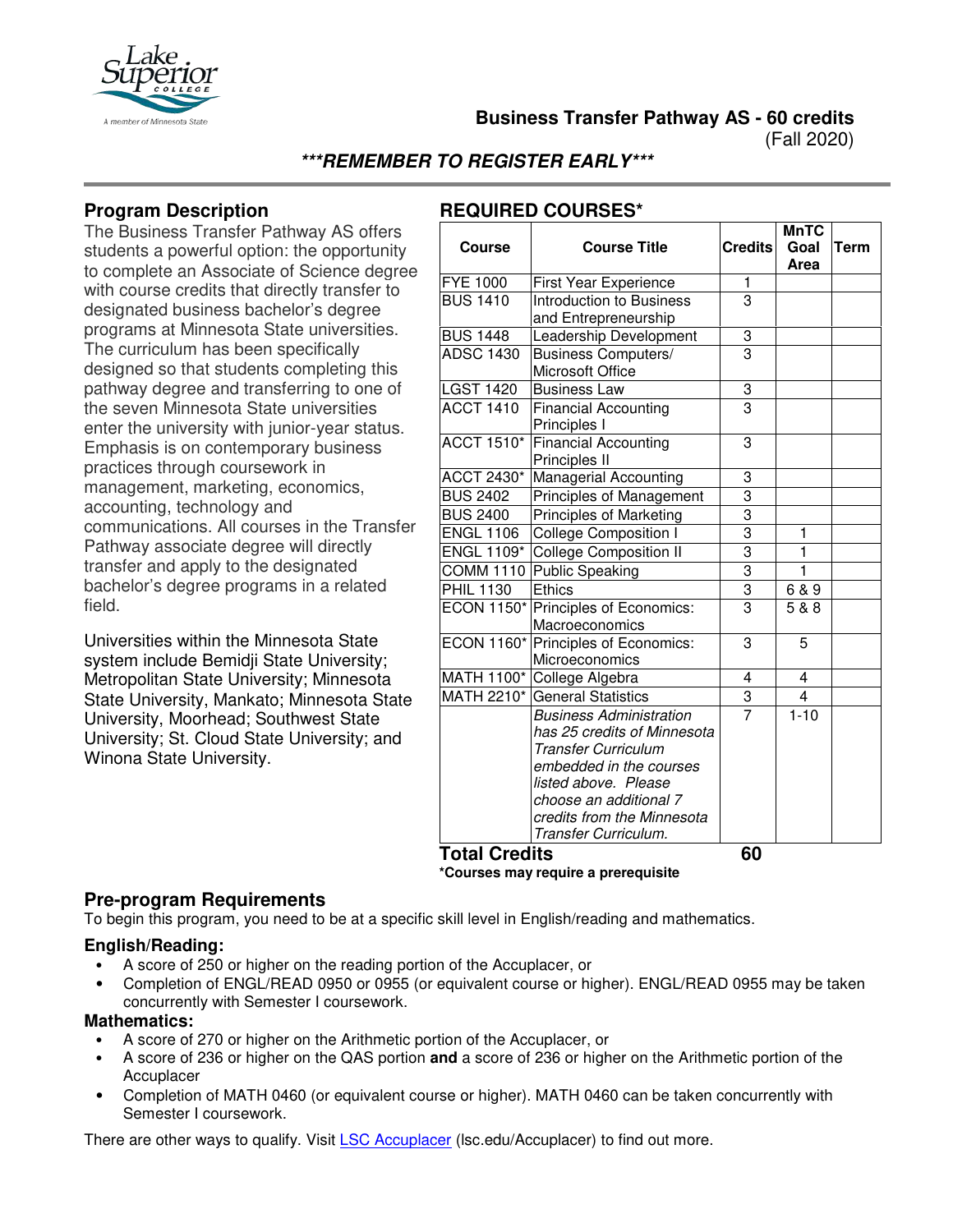

**Business Transfer Pathway AS - 60 credits**

(Fall 2020)

**\*\*\*REMEMBER TO REGISTER EARLY\*\*\***

For interpretation of test results and selection of appropriate coursework; or general information about the program, admissions, financial aid, and getting started at LSC, contact the *[professional advising team](mailto:pat@lsc.edu)* (pat@lsc.edu) or 218-733-7601

## **Program Outcomes**

- Apply effective business administration concepts and tools
- Understand contemporary business strategies
- Demonstrate analytical skills in identifying and solving problems
- Apply marketing, management, and economic concepts in a business setting
- Apply accounting principles and practices
- Demonstrate financial management skills
- Demonstrate administrative management skills
- Demonstrate interpersonal communication skills
- Plan, prepare, and deliver effective oral and written communications
- Make business decisions in compliance with the law
- Create statistically reliable and valid data
- Demonstrate understanding of statistical data for business decisions
- Utilize effective software applications for business administration

In order to graduate and be guaranteed admission to a Minnesota State university's designated program you must earn an overall grade point average as indicated by the university to which you will transfer.

This pathway will transfer into:

- Bemidji State University: Business Administration
- Metropolitan State University: Business Administration BS, Entrepreneurship & Innovation BS, Finance BS, Human Resource Management, BS, International Business, BS, Management, BS, Marketing BS, Supply, Chain & Operations, BS
- Minnesota State University, Mankato: Finance, BS General Finance, Investment Analysis, Institutional Finance, Financial Planning & Insurance, Corporate Finance; International Business, BS; Management, BS (Business Management or Human Resource Management); Marketing, BS
- Minnesota State University Moorhead: Business Administration, BS
- Southwest Minnesota State University: Management, BS (General Management, Human Resources Management, Supply Chain Management)
- St. Cloud State University: Management, BS (Operations Management, Human Resources Management)
- Winona State University: Business Administration, BS

For more information about the Business Transfer Pathway AS including course descriptions, course prerequisites, and potential career opportunities, see the [program website](https://degrees.lsc.edu/business-transfer-pathway-2/) (https://degrees.lsc.edu/business-transfer-pathway-2/)

**- or -** 

Contact Faculty Advisor, [Jim Drake](mailto:j.drake@lsc.edu) (jim.drake@lsc.edu) or 218-733-7666